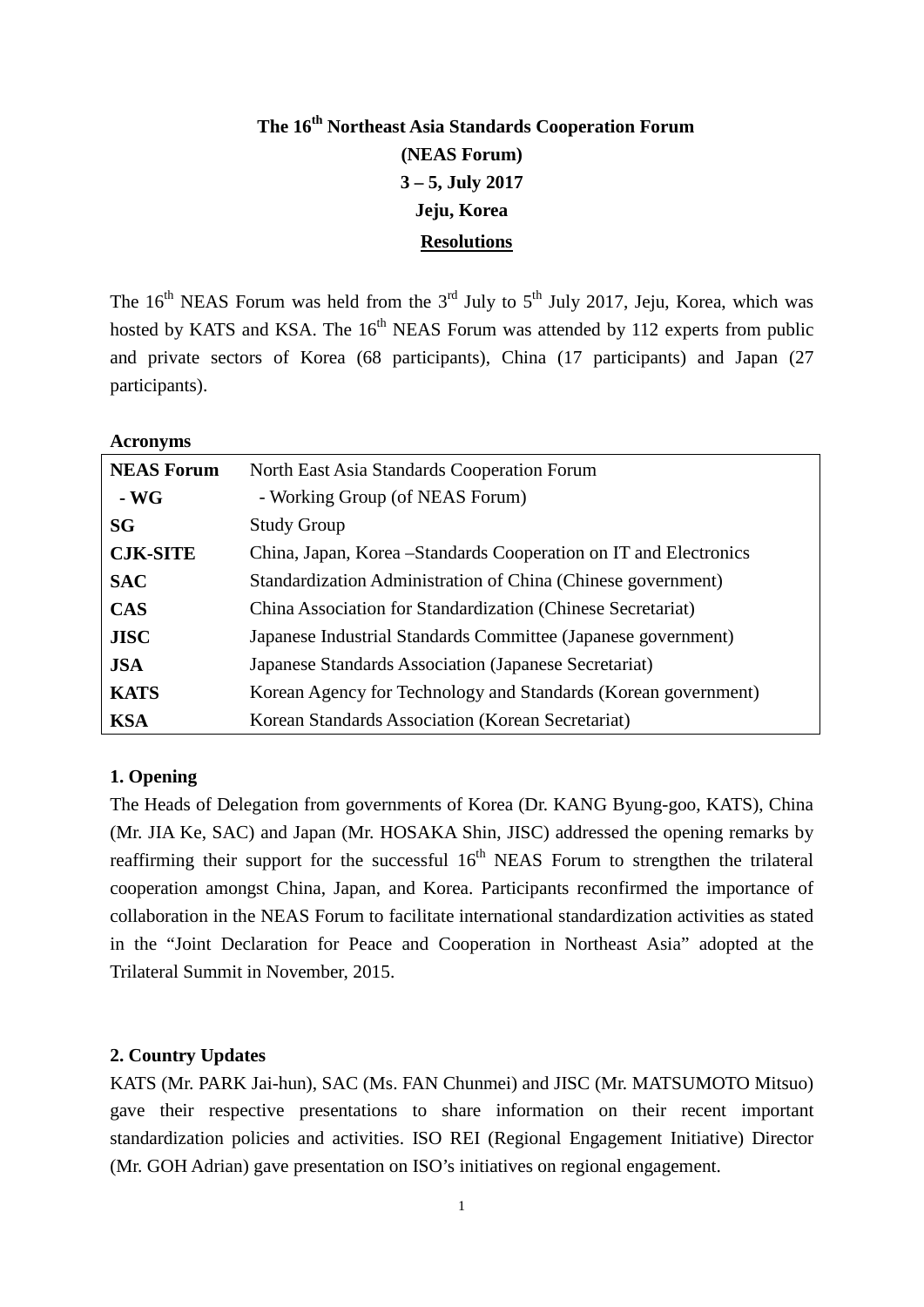### **3. Ongoing Cooperative Items**

KSA (Mr. KIM Sang-hun), CAS (Ms. CUI Yan), and JSA (Ms. SUZUKI Takako) presented ongoing cooperative items led by each country to review the progress of cooperative items since the last meeting. After presentations and interactive discussion, the  $16<sup>th</sup>$  NEAS Forum agreed to continue close cooperation on the following twenty-five items :

| 3.1  | Studying Procedure for more efficient operation of the Forum (C-J-K)               |
|------|------------------------------------------------------------------------------------|
| 3.2  | Reinforcement of information exchanges, such as those on national mirror           |
|      | committee of ISO/IEC TC/SCs of each country (C-J-K)                                |
| 3.3  | Joint response to the new business of ISO and IEC (C-J-K)                          |
| 3.4  | Accessible Design (J)                                                              |
| 3.5  | Cooperation in ISO/TC 171 (Document management applications) of evaluation         |
|      | and preservation of 2-byte font design (J)                                         |
| 3.6  | Test Method for Fibrous Activated Carbon (J)                                       |
| 3.7  | Standardization of Thermal Conductivity of Thermal Spray Coating Layers in         |
|      | Ceramics (K)                                                                       |
| 3.8  | Cooperation on the International Standardization of Products for Seniors (K)       |
| 3.9  | Cooperation for Standardization of Eco-friendly Electroplating (K)                 |
| 3.10 | Freight container (C-K)                                                            |
| 3.11 | Information exchanges and cooperation on Graphical Symbols (K)                     |
| 3.12 | Standardization cooperation of Printed Circuit Board (C-J-K)                       |
| 3.13 | Information exchanges and cooperation on standardization Nuclear Energy and        |
|      | Instrumentation (K)                                                                |
| 3.14 | Measurement of Young's modulus of thermal barrier coating (J)                      |
| 3.15 | Common Standardization on Test Method of Photo catalysis (K)                       |
| 3.16 | Improving global supply chain efficiency by RTI (Returnable Transport              |
|      | Items) standards and guidelines (K)                                                |
| 3.17 | Design, fabrication, characterization and standardization of 3D digital            |
|      | functional reference nano-structure (C)                                            |
| 3.18 | Test Methods for Thermal Conductivity of Electronic Circuit Board for              |
|      | High-Brightness LEDs Guidelines(J)                                                 |
| 3.19 | Electrical Scanning Probe Microscopy(K)                                            |
| 3.20 | Testing Procedure for Deck Equipment of Vessel Intended for Cold Climate           |
|      | Region(K)                                                                          |
| 3.21 | Pension Service and Experimental Units (Elderly care service) (C)                  |
| 3.22 | Standardization of Smart Manufacturing (J)                                         |
| 3.23 | Capacity building on antimicrobial products and material and their evaluation test |
|      | method $(J)$                                                                       |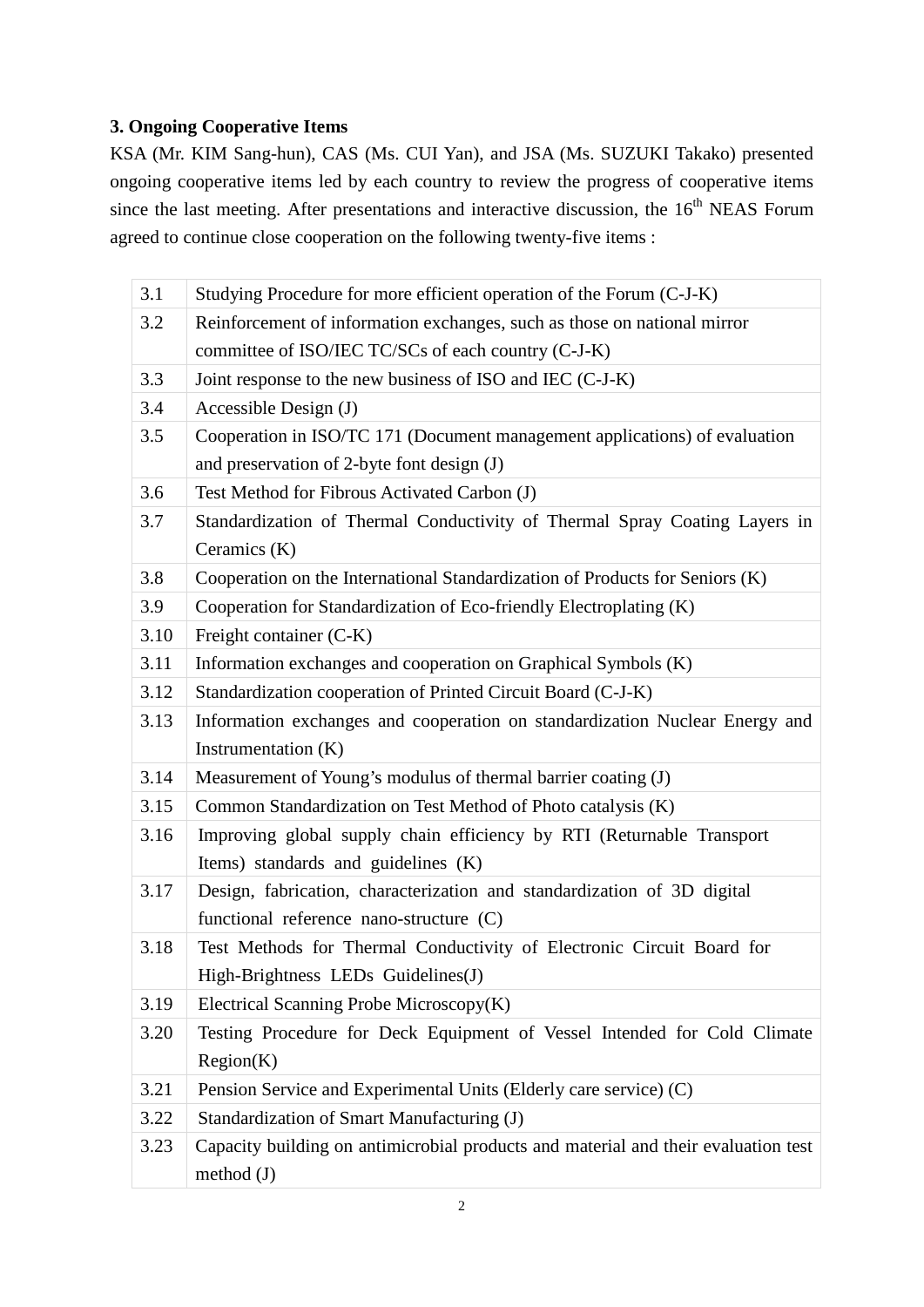| $\frac{1}{3.24}$ Testing method for coefficient of linear expansion of thermal barrier coatings (J) |
|-----------------------------------------------------------------------------------------------------|
| 3.25 Developing International Standards for refrigerated parcel delivery service (J)                |

The secretariats of the three countries shall identify, if not confirmed yet, and update contact information for the ongoing cooperative items. Based on the results of study group meeting, the secretariats will review the ongoing cooperative items and working groups activities to identify non-active ones, which will be discussed to be terminated or disbanded at the next forum. The country indicated in the parenthesis is the proposing or responsible country, and the country shall present a status report on each item in the plenary meeting of the  $17<sup>th</sup> NEAS$ Forum in 2018.

#### **4. Report from the CJK-SITE**

The Korean Head of Delegation of the CJK-SITE, Mr. LEE Jaeyoung summarized the recent activities of the CJK-SITE. The NEAS Forum noted that CJK-SITE plenary meeting was held in parallel with the NEAS Forum.

#### **5. New Cooperative Item Proposals**

11 new cooperative item proposals were considered, and the NEAS Forum will adopt the cooperative items on the voting forms by  $7<sup>th</sup>$  August, 2017.

| 5.1  | Developing harmonized GDP standards on medical devices for the benefits of<br>$CJK$ trading $(K)$                      |
|------|------------------------------------------------------------------------------------------------------------------------|
| 5.2  | Guideline for robust performance for video surveillance systems $(K)$                                                  |
| 5.3  | International standard development of temperature controlled supply chain<br>technology $(K)$                          |
| 5.4  | Request to cooperate with the development of standards related to building<br>awnings $(K)$                            |
| 5.5  | Test Method for accelerated outdoor weathering of Polyolefin (K)                                                       |
| 5.6  | The accessibility on information & communication technology for old persons and<br>persons with disabilities $(K)$     |
| 5.7  | Technical communication equivalent terms in Chinese, English, Japanese and<br>Korean $(C)$                             |
| 5.8  | ISO 1496/5 International cooperation project $(C)$                                                                     |
| 5.9  | Developing an ice and snow tourism safety signage standard (C)                                                         |
| 5.10 | New proposal regarding thermal power infrastructure requirement for the quality<br>of thermal power infrastructure (J) |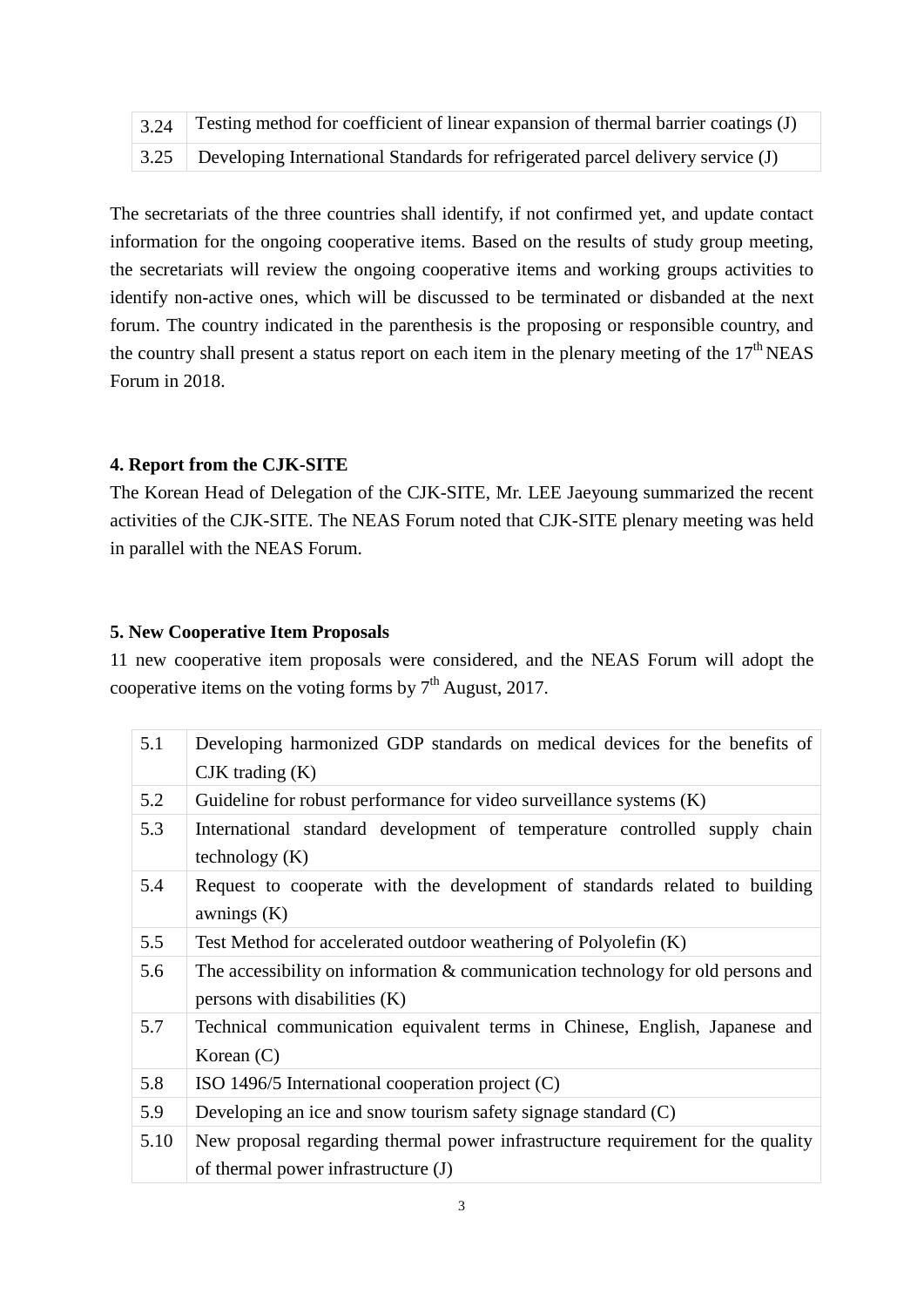| 5.11   Measurement of Young's modules of thermal barrier coating at elevated |  |  |  |  |  |  |  |  |  |
|------------------------------------------------------------------------------|--|--|--|--|--|--|--|--|--|
| temperature by flexural resonance method (J)                                 |  |  |  |  |  |  |  |  |  |

The three Secretariats shall provide results as well as the detailed contact information to the proposers of New Cooperative Item Proposals by  $7<sup>th</sup>$  August, 2017 through the secretariat of the  $16^{th}$  NEAS Forum.

#### **6. Study Group meeting**

SG discussed the efficient management of working groups, such as the responsible country should inform the hosting country of the size of group and meeting agendas before the meeting.

#### **7. WG Reports**

Four WG meetings were held as a part of the  $16<sup>th</sup>$  NEAS Forum as follows:

7.1 WG 10 Report - Returnable Transport Items (RTI)

WG on Returnable Transport Items (RTI) held the meeting and detailed report will be sent to the secretariat of 16th NEAS Forum by the end of July, 2017.

7.2 WG 13 Report - Electrical Scanning Probe Microscopy

WG on Electrical Scanning Probe Microscopy held the meeting and detailed report will be sent to the secretariat of  $16<sup>th</sup>$  NEAS Forum by the end of July, 2017.

7.3 WG 16 Report - Standardization of Smart Manufacturing

WG on Standardization of Smart Manufacturing held the meeting and detailed report will be sent to the secretariat of  $16<sup>th</sup>$  NEAS Forum by the end of July, 2017.

7.4 WG 19 Report - Developing International Standards for refrigerated parcel delivery service WG on Developing International Standards for refrigerated parcel delivery service held the meeting and detailed report will be sent to the secretariat of  $16<sup>th</sup>$  NEAS Forum by the end of July, 2017.

#### 7.5 Approval of reports

The 16<sup>th</sup> NEAS Forum will note and adopt the four WG reports by the end of July, 2017. The 16<sup>th</sup> NEAS Forum expressed its deepest appreciations to WGs for their excellent activities.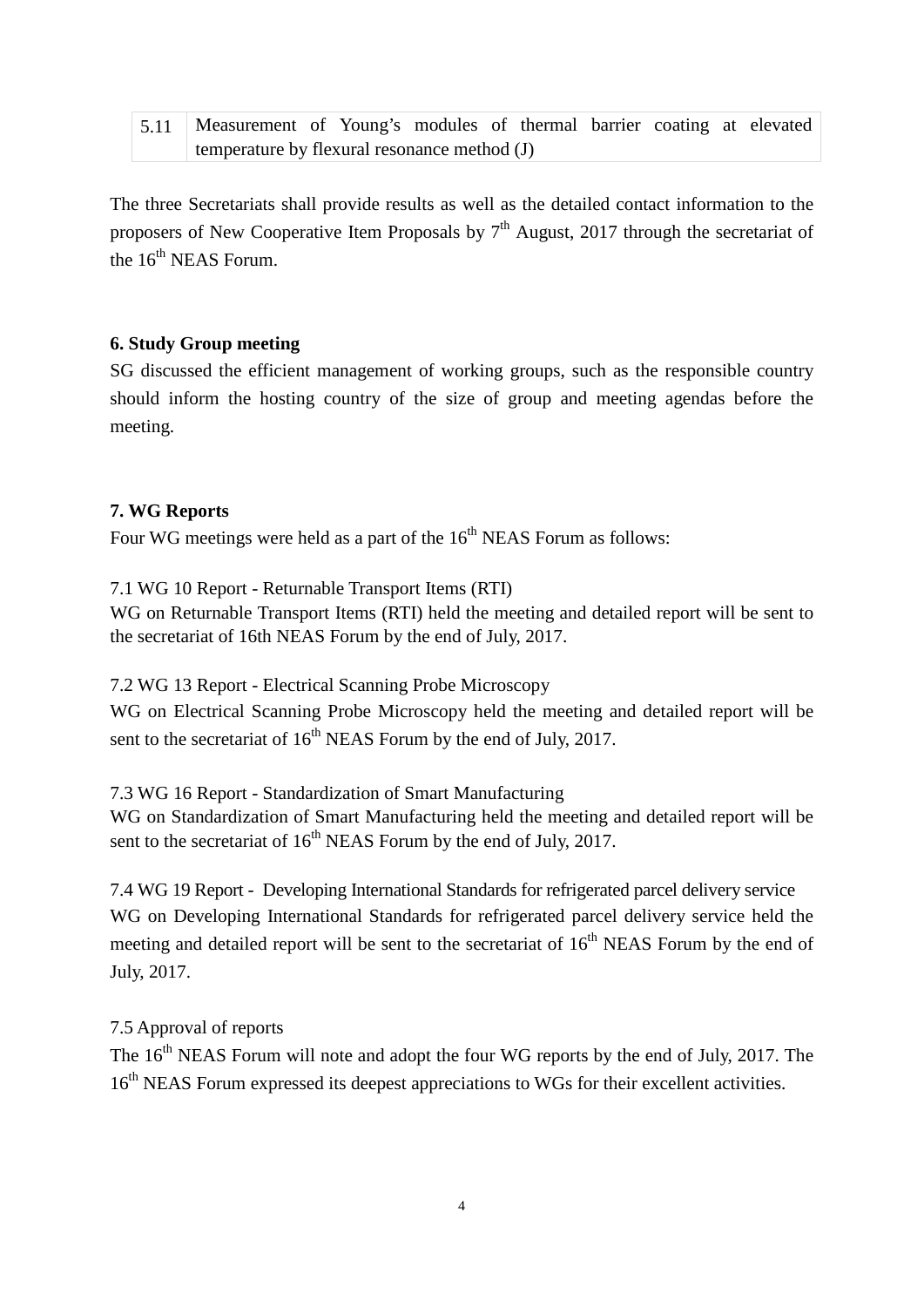## **8. Next Meeting**

China made a proposal to host the  $17<sup>th</sup> NEAS$  Forum in 2018 in China. Detailed schedule and venue will be announced later.

## **9. Adjournment**

The NEAS Forum expressed its appreciations to KATS and KSA for their hospitality and outstanding management of the Forum.

4 July, 2017